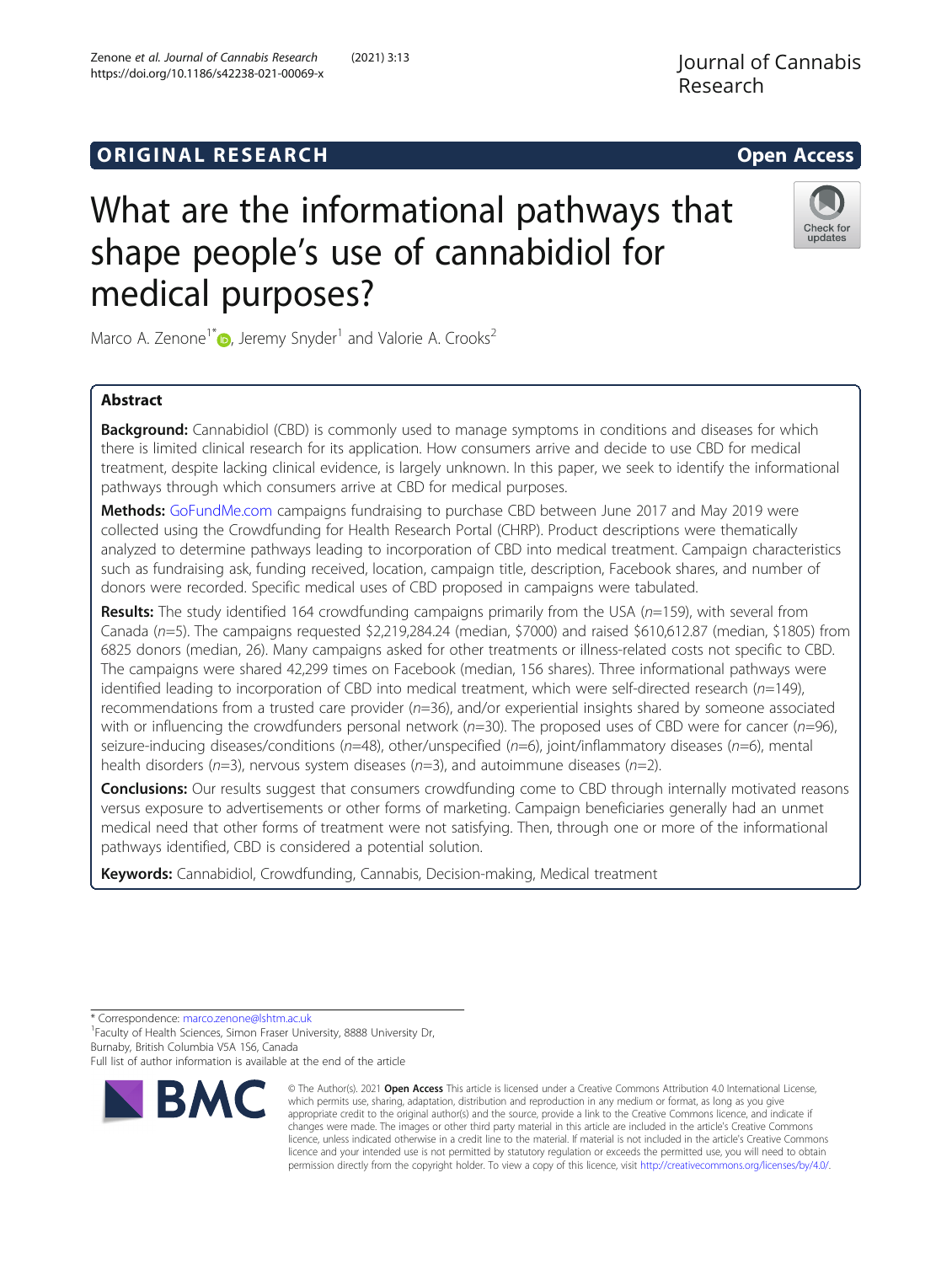## Background

Cannabidiol (CBD) is a non-psychoactive cannabinoid found in the cannabis family of plants (Davis [2019\)](#page-6-0). The use of CBD for medical purposes has increased dramatically over the past 5 years. In 2014, CBD sales in the USA were \$108 million, increasing to \$1.9 billion in 2020 (Mikulic [2019\)](#page-6-0). Increases in CBD medical usage are in part due to the declassification of CBD products derived from hemp containing less 0.3% tetrahydrocannabinol (THC) as a controlled substance in the USA due to the signing of the 2018 Farm Bill and legalization of cannabis in Canada (Banda [2018;](#page-5-0) Government of Canada [2018\)](#page-6-0). Limited scientific evidence for CBD exists for uses such as pain management, depression, cancer treatment, osteoarthritic disorders, and mental health conditions (MacKeen [2019](#page-6-0); Rabin [2019](#page-6-0); Lewis [2019](#page-6-0); Khan et al. [2020](#page-6-0); Batalla et al. [2019;](#page-5-0) Ghabrash et al. [2020](#page-6-0); Broyd et al. [2016](#page-5-0); Schubart et al. [2014;](#page-6-0) Blessing et al. [2015](#page-5-0); Lee et al. [2017](#page-6-0)). There have been numerous studies with promising results for CBD usage for treatments such as epilepsy and related conditions (Lattanzi et al. [2018;](#page-6-0) Iseger and Bossong [2015](#page-6-0); Osborne et al. [2017](#page-6-0); Honarmand et al. [2019](#page-6-0); Ramer et al. [2012;](#page-6-0) Hunter et al. [2018;](#page-6-0) Maayah et al. [2020](#page-6-0); Junior et al. [2020](#page-6-0); Elliott et al. [2020](#page-6-0); Klotz et al. [2018\)](#page-6-0). Recently, the US Food and Drug Administration (FDA) approved Epidiolex—a CBD oral solution for advanced epilepsy treatment (United States Food and Drug Administration [2018\)](#page-7-0).

Despite advancing research, academics and news outlets have expressed concerns over hype—understood as extreme promotion of a medical treatment or service above what is justified by evidence of efficacy—surrounding CBD (Caulfield [2019;](#page-5-0) Friedman [2018](#page-6-0); Petrow [2019](#page-6-0); Eisenstein [2019;](#page-6-0) Schraer [2019](#page-6-0); Adams [2019\)](#page-5-0). Represented often as a cure-all and marketed with nonevidence-based or exaggerated efficacy claims, current uses of CBD do not align with extant evidence of safety and efficacy (Caulfield [2019](#page-5-0)). While regarded as a relatively harmless substance, the hype surrounding CBD is concerning because persons may spend substantial amounts of money and choose to forego effective treatment for unproven CBD treatments, relying on unproven and potentially inaccurate claims (MacKeen [2019](#page-6-0); Burns [2018](#page-5-0)).

Limited literature exists exploring why people are increasingly trying CBD for a range of ailments. Media discourse suggests several possible reasons. First, anecdotal testimonials, often from celebrities or other persons of influence, are highly visible and frequently come from what are perceived to be trustworthy sources. These testimonials document the efficacy of CBD for numerous health purposes. Claims range from pain relief to chronic disease treatment such as cancer (25 Famous Celebrities and Athletes Who Use or Endorse CBD, [2019\)](#page-6-0). For example, the National Football League (NFL) player Rob Gronkowski has advocated that CBD is the most effective treatment for his chronic pain resulting from his football career (Chidley-Hill [2019](#page-6-0)). Other testimonials include celebrities such as Kim Kardashian using CBD for anxiety relief and Duchess Camilla of the UK stating it is 'fantastic' when visiting a London farmers market (Parker [2019](#page-6-0); Turril [2019\)](#page-6-0).

Second, CBD is generally safe and not psychoactive; therefore, the potential negative consequences of trying CBD are perceived to be slight and its use is seen to be socially acceptable (MacKeen [2019](#page-6-0)). The non-psychoactive properties of CBD allow for justification from a wide range of users who might not openly use products containing THC or other psychoactive molecules. However, the FDA warns CBD may cause liver injury, impact fertility in males, or interact with other drugs, and that the composition, quality, and safety of CBD products vary by manufacturer (United States Food and Drug Administration [2020\)](#page-7-0).

Third, CBD is available in formats friendly to consumers and thus attractive and for experimentation. For example, CBD is available in popular foods (gummies, cheeseburgers), hygienic products (toothpicks, shampoos), and a wide variety of other products (MacKeen [2019](#page-6-0); Petrow [2019;](#page-6-0) Williams [2018;](#page-7-0) Gavura [2019](#page-6-0)). While these routes to trying CBD may partially explain experimentation, the underlying personal reasons people are trying CBD are likely more complicated and contextualized. Thus, to inform public policy and understand the hype surrounding CBD for medical purposes, additional research is needed that considers the personal experiences and narratives of individuals using or considering trying CBD.

An effective strategy to better understand the informational pathways that shape decisions regarding CBD usage is to examine medical crowdfunding campaigns. Crowdfunding platforms allow users to host fundraising campaigns for medical purposes and share these campaigns on social media. These campaigns often describe the personal and medical context of the fund recipient and offer explanations for their proposed use of funds. The content is unsolicited, therefore allowing for unprompted narratives detailing the point of view of the fundraiser. Researchers have used crowdfunding data to explore fundraising needs and motivations for other groups such as transgender communities, people with cancer accessing complementary and alternative treatments including cannabinoids, and those seeking stem cell treatment for autism (Barcelos and Budge [2019](#page-5-0); Zenone et al. [2020](#page-7-0); Snyder et al. [2020](#page-6-0); Snyder and Turner [2020](#page-6-0)). CBD is costly, typically not covered by public or private insurance, and unaffordable to many, therefore providing conditions for online fundraising for CBD using crowdfunding platforms . Thus by using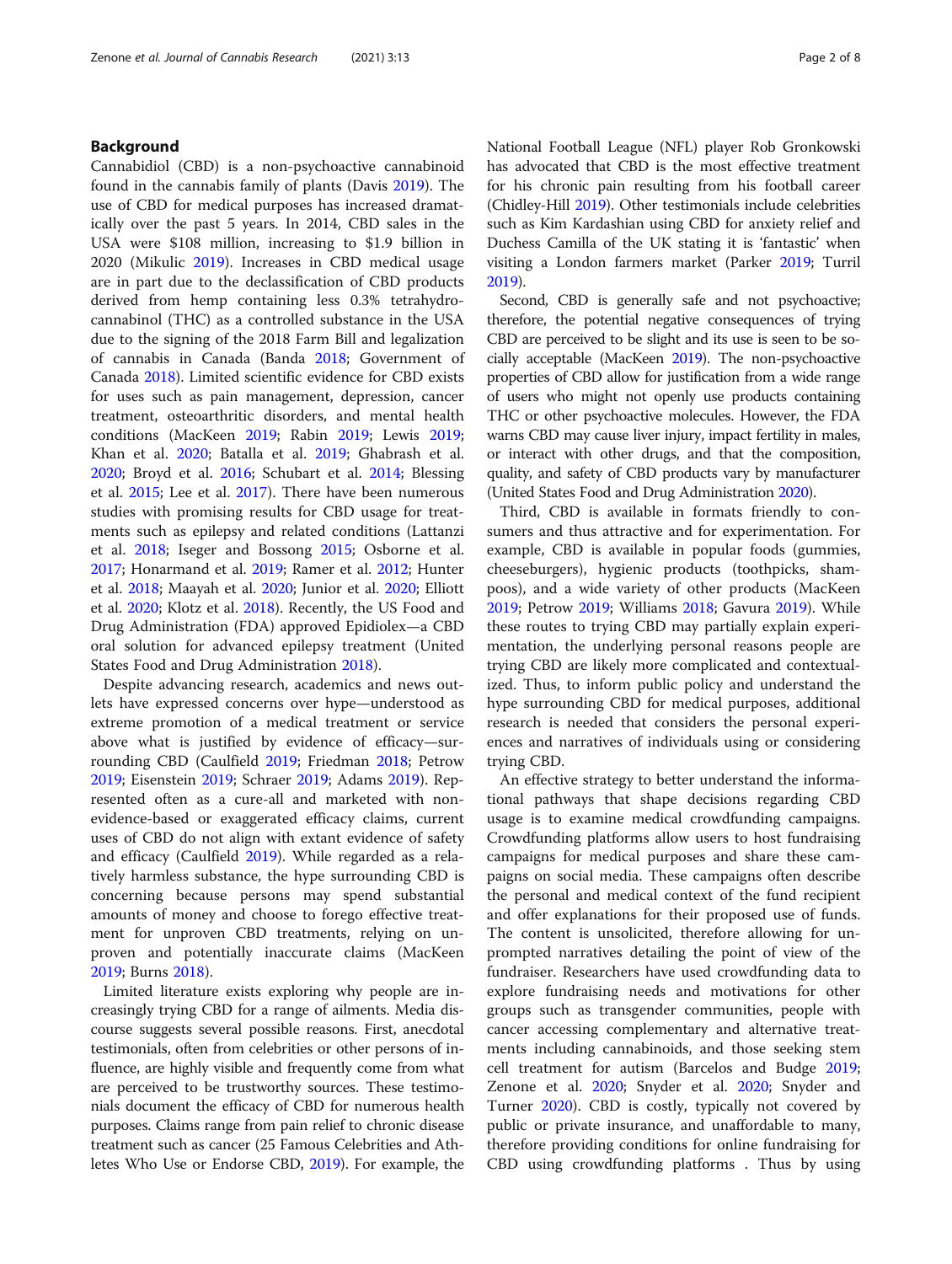crowdfunding campaigner narratives, this analysis seeks to augment existing research on factors promoting the use of CBD and identify specific informational pathways these individuals go through prior to arriving at a decision to utilize CBD for medical purposes.

# Methods

Crowdfunding campaigns on [GoFundMe.com](http://gofundme.com) containing the terms 'cannabidiol' or 'CBD' were retrieved using an automated web scraper tool. The tool, the Crowdfunding for Health Research Portal (CHRP), is a database of GoFundMe campaigns that includes campaign characteristics such as title, category, location, funding pledged, funded received, Facebook shares, number of donors, as well as the description and updates. CHRP has collected campaigns posted to the GoFundMe online sitemap from April 2019. Our search retrieved 1547 GoFundMe campaigns referencing cannabidiol or CBD. GoFundMe categories not related to medical uses were removed from these results  $(n=1101 \text{ remaining})$  and a two-year cut off (June 2017 to May 2019) implemented  $(n=727)$  campaigns remaining). We chose these date parameters to coincide with approximately one year before and after the initial cannabis legalization date of July 1st, 2018, in Canada and ongoing cannabis legalization discourse in the USA (Scotti [2018](#page-6-0); Cobb [2019](#page-6-0)). Geographic parameters limited campaigns to only Canada and the USA for these reasons, leaving 596 campaigns. The first author then reviewed each campaign to determine inclusion. Campaigns were included if the campaign organizer was directly crowdfunding for CBD for a medical purpose in humans. The second author decided inclusion for campaigns flagged by the first author. After reviewing each campaign, 164 remained. Campaigns were excluded for not crowdfunding for CBD ( $n=372$ ), using CBD for an animal ( $n=37$ ), legal issues related to CBD  $(n=10)$ , campaign text not available in English  $(n=6)$ , or outside of the geographic inclusion area  $(n=7)$ .

Each author independently reviewed 30 campaign descriptions and met to discuss how the campaigners decided to utilize CBD as a potential treatment option. It was through this process that a focus on informational pathways emerged. Three dominant pathways were identified that led campaigners to try CBD: (1) self-directed research, (2) recommendation by a trusted care provider, and/or (3) experiential insights offered from someone associated with or influencing the personal network. The first author independently assigned each campaign to a dominant, and in some cases also secondary, pathway in a spreadsheet and recorded the medical condition inspiring crowdfunding for CBD. The second and third authors each audited 25% of campaigns to ensure consistency and confirm the interpretation of the informational pathways.

Any disagreements identified by the second and third authors were resolved through discussion. Although campaigns were posted without an expectation of privacy, we have protected the details of campaigners as much as possible by avoiding any identifying descriptors.

# Results

The 164 included campaigns requested \$2,219,284.24 (median, \$7000) and raised \$610,613.87 (median, \$1805) from 6825 donors (median, 26). Many campaigns asked for other treatments or illness-related costs not specific to CBD. The campaigns were shared 42,299 times on Facebook (median, 156 shares). Most campaigns originated in the USA ( $n=155$ ), with few from Canada ( $n=9$ ). The proposed uses of CBD were for managing the symptoms of, or seeking a cure for, cancers  $(n=96)$ , seizureinducing diseases/conditions  $(n=48)$ , other/unspecified conditions  $(n=6)$ , joint/inflammatory diseases  $(n=6)$ , mental health disorders  $(n=3)$ , nervous system diseases  $(n=3)$ , and autoimmune diseases  $(n=2)$  (see Table [1\)](#page-3-0). In the most prevalent proposed use, cancer, CBD was proposed for curative or primary treatment  $(n=57)$ , pain/ symptom relief from cancer and cancer treatment  $(n=$ 24), enhancing conventional treatment  $(n=11)$ , and unspecified uses in 4 campaigns. For the second most prevalent use, seizure-inducing diseases/conditions, all campaigns  $(n=48)$  were to prevent seizures. Table [1](#page-3-0) provides the intent of using CBD for the other diseases and conditions.

Self-directed research  $(n=149)$  was the most commonly observed pathway to trying CBD. This informational pathway is characterized by the campaigner or a close loved one undertaking significant self-directed research to identify symptom management strategies or cures in the context of having limited, ineffective, or no other options to support their disease or condition. This self-directed process of reviewing websites and other informational sources then led individuals to pursue the usage of CBD. This pathway is seen predominantly in cancer and seizure-inducing diseases and conditions where no cure exists or symptoms were debilitating. For example, the family of a young child with frequent seizures found CBD through self-research after repeated unsuccessful management attempts: 'We have done research on CBD oil and it is something we are interested in and believe will help stop the seizures'. A second campaign describes a husband completing significant research on alternative treatments after being told his wife's cancer is incurable and thus arriving at CBD: 'My wife has small cell cancer of the pancreas. We were told by doctors that there is nothing more they can do. I have been investigating alternative therapies and they look very promising'. Campaigns describing this informational pathway were additionally characterized by those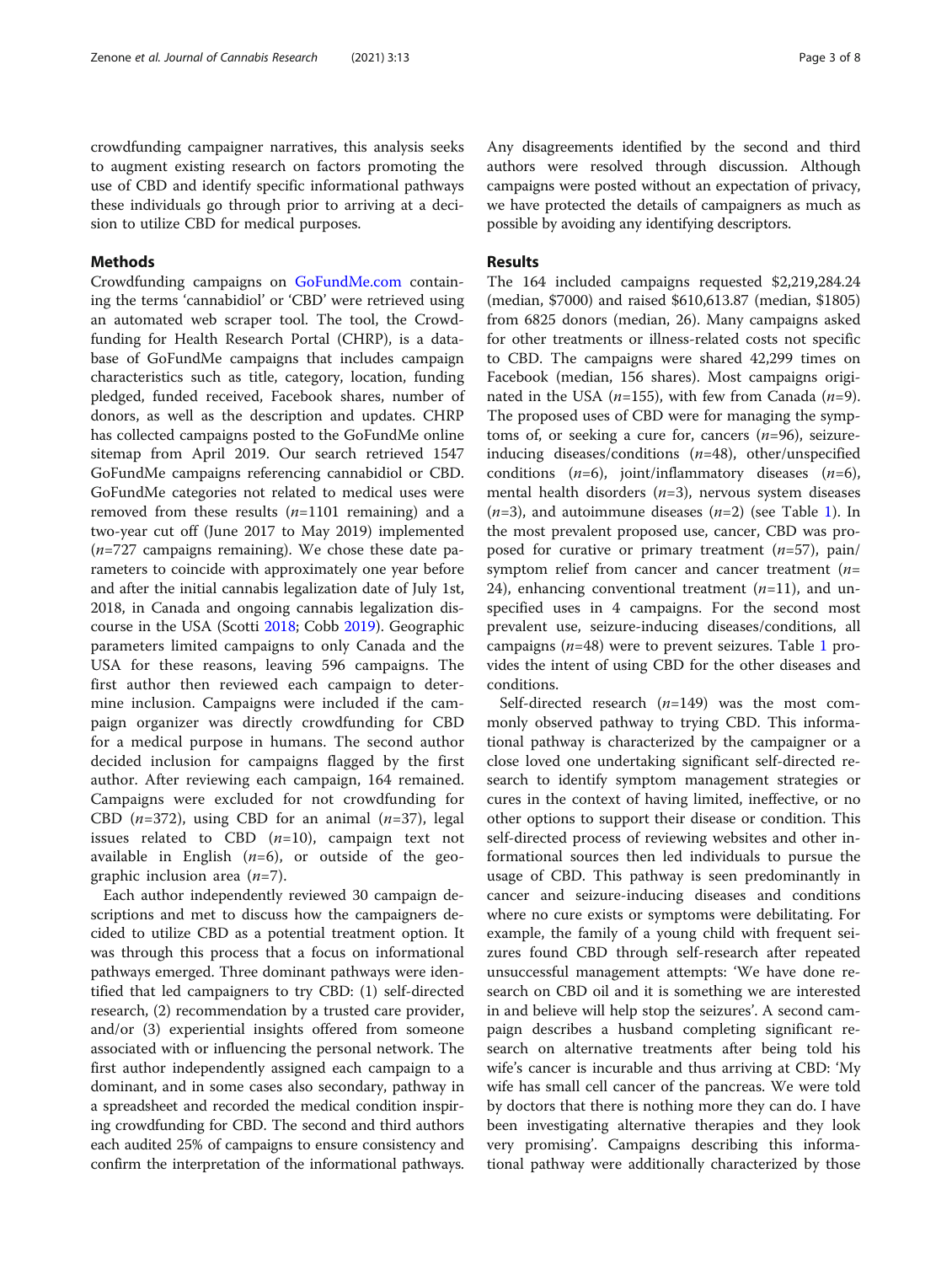<span id="page-3-0"></span>Table 1 Disease or condition proposed for CBD usage on [GoFundMe.com](http://gofundme.com) by intended outcome, Facebook shares, donors, total requested, and total received

| Disease or condition                      | Intended outcome                          | Facebook<br>shares total | Number of<br>donors total | <b>Total requested</b><br>in SUS | <b>Total received</b><br>in SUS | <b>Total</b><br>campaigns |
|-------------------------------------------|-------------------------------------------|--------------------------|---------------------------|----------------------------------|---------------------------------|---------------------------|
| Cancer                                    | Enhance conventional<br>treatment         | 5146                     | 888                       | 236,237.7                        | 95,862.21                       | 11                        |
|                                           | Pain/symptom relief                       | 4049                     | 843                       | 233,476.22                       | 74,227.7                        | 24                        |
|                                           | Treatment/cure                            | 18,023                   | 3065                      | 1,018,765.54                     | 281,692.77                      | 57                        |
|                                           | Unspecified                               | 514                      | 76                        | 45,000                           | 12,750                          | $\overline{4}$            |
|                                           | <b>Total</b>                              | 27,732                   | 4872                      | 1,533,479.46                     | 464,532.68                      | 96                        |
| Seizure inducing diseases/<br>conditions  | Seizure relief                            | 10,937                   | 1306                      | 466,397.35                       | 96,814.44                       | 48                        |
|                                           | <b>Total</b>                              | 10,937                   | 1306                      | 466,397.35                       | 96,814.44                       | 48                        |
| Other/unspecified conditions              | Pain/symptom relief                       | 587                      | 109                       | 47,555                           | 6753                            | $\overline{4}$            |
|                                           | Symptom/pain relief and<br>seizure relief | 101                      | 13                        | 1500                             | 950                             | 1                         |
|                                           | Unspecified                               | 21                       | 9                         | 50,000                           | 570                             | 1                         |
|                                           | <b>Total</b>                              | 709                      | 131                       | 99,055                           | 8273                            | 6                         |
| Joint/inflammatory diseases/<br>symptoms  | Pain/symptom relief                       | 638                      | 208                       | 52,401.62                        | 12,591.18                       | 4                         |
|                                           | Treatment/cure                            | 772                      | 72                        | 12,000                           | 7547                            | 2                         |
|                                           | <b>Total</b>                              | 1410                     | 280                       | 64,401.62                        | 20,138.18                       | 6                         |
| Nervous system diseases                   | Pain/symptom relief                       | 69                       | 21                        | 4000                             | 1665                            | 1                         |
|                                           | Treatment/cure                            | 419                      | 50                        | 19,450.81                        | 4884.57                         | 2                         |
|                                           | <b>Total</b>                              | 488                      | 71                        | 23,450.81                        | 6549.57                         | 3                         |
| Mental health conditions<br>and disorders | Pain/symptom relief                       | 159                      | 15                        | 11,500                           | 1760                            | $\overline{2}$            |
|                                           | Treatment/cure                            | 430                      | 82                        | 16,000                           | 9365                            | 1                         |
|                                           | <b>Total</b>                              | 589                      | 97                        | 27,500                           | 11,125                          | 3                         |
| Autoimmune disorders                      | Treatment/cure                            | 434                      | 68                        | 5000                             | 3180                            | $\overline{2}$            |
|                                           | <b>Total</b>                              | 434                      | 68                        | 5000                             | 3180                            | $\overline{2}$            |
| <b>Grand total</b>                        |                                           | 42,299                   | 6825                      | 2,219,284.24                     | 610,612.87                      | 164                       |

The table is a summary of crowdfunding campaigns on [GoFundMe.com](http://gofundme.com) fundraising cannabidiol for medical usage

who came to CBD from a hope or desire to treat their disease or condition using natural or alternative options. Often, citing the perceived harms of Western medicine or holding beliefs that the body is adequately prepared to heal itself. For example, a person with non-small neuroendocrine cancer rejected chemotherapy, radiation, and surgery in favour of a self-researched protocol incorporating CBD: 'I decided to follow a natural treatment protocol which included raw juicing, buying an oxygen system, daily supplements, CBD oil, lots of prayer, and travelled near and far seeking natural treatments'.

Some campaigners tried CBD as a result of a recommendation from a trusted care provider as a key information source  $(n=36)$ . Initial recommendations for CBD came from both medical practitioners such as physicians, as well as alternative practitioners such as naturopaths. Such individuals formed the basis of this informational pathway. Physicians often recommended CBD to help control seizures. For example: 'A new

neurologist along with another one of her doctors has recommended that we start [recipient] on CBD oil. The CBD oil has the potential to be life-changing for [recipient]. We are hopeful that it could help with her seizures'. Alternative practitioners were observed in some cases advising patients for natural cancer regimens, usually in the context of having no other options. For example, a person with stage 4 breast cancer was crowdfunding treatment prescribed by a naturopathic oncologist, which included 'high doses of RSO, CBD, Vitamin IV therapy'. There were numerous instances of a trusted care provider being approached by a person or their caregiver seeking to try CBD oil but wanting to first ensure its safety or efficacy, therefore acting as gatekeepers. For example: '[Rachel]'s family research alternative methods to try to control her seizures and asked the doctor about CBD. He was immediately on board with the ideas and gave her a recommendation for it'.

Experiential insights from someone associated with or influencing the crowdfunders personal network drew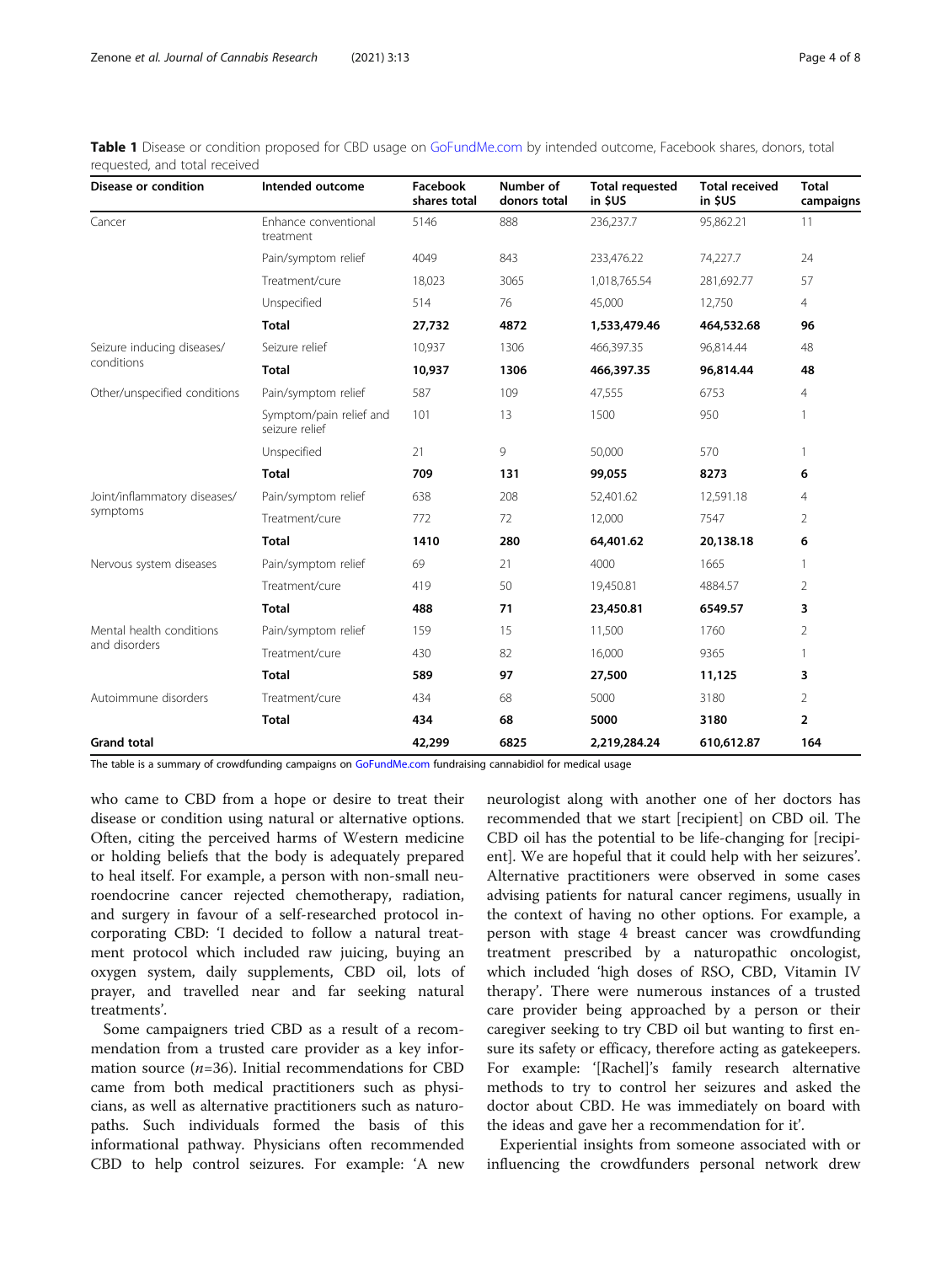some people to CBD  $(n=30)$ , and this forms the basis of the third informational pathway identified. CBD recommendations came from a person in the immediate social network of the person or their caregiver, including family, friends, colleagues, and acquaintances. Other recommendations came from someone associated with but not in the personal network such as strangers (online or inperson), via social media messages, or from shared online testimonials. An example of someone within the social network is a daughter who did online research and recommended to her mom to try CBD: 'After doing much research since the beginning of our Mother's diagnosis she [daughter] read on about Cannabis oil and Rick Simpson's oil and about people healing themselves of tumours and cancer by ingesting high levels of THC and CBD'. Recommendations from outside the personal network, such as strangers, often reached came through social media or traditional media such as viewing testimonials on television programs. For example, a family struggling to control the seizures of their youngest daughter saw an interview on CNN (an American news network) about a girl who was experiencing over 300 grand mal seizures per week and who found relief from CBD. The parent responded by making it a mission to try CBD. In a second case, a family is reached out to on Facebook with information that CBD is a viable option for cancer treatment: 'I had some wonderful ladies private message me that are going through the same thing, have started CBD and some are in remission. There is hope!'. The exchange led to the family trying and prioritizing CBD treatment.

#### **Discussion**

Our findings suggest that crowdfunders are basing their decisions on CBD use primarily from information they have compiled from their own research to address a serious health issue, usually not accompanied by medical advice. That the most commonly observed informational pathway to CBD use is self-directed research suggests that most campaigners were satisfied in-part by the evidence or testimonials they find from their online search strategies. Similarly, those referencing an experiential insight from another person who has had success with CBD found the testimonials compelling and were at least in-part satisfied with the anecdotal information provided. Only a small number of crowdfunders in our sample detailed having consulted a qualified medical provider in their decision.

Campaigners often had few to no perceived effective options for managing their health, often describing terminal diagnoses, significant pain, uncontrolled symptoms from numerous diseases, and/or other issues requiring intervention. Some crowdfunders mentioned emerging research that CBD may support their condition, as well as many

others. For some of the conditions listed, such as cancer, there is early, premature research for its possible treatment and therapeutic use (Honarmand et al. [2019;](#page-6-0) Zhang et al. [2019](#page-7-0); Dariš et al. [2019](#page-6-0)). The perception of untapped medical potential made CBD an attractive option as there was little to nothing for campaigners to lose from experimentation. Other studies have found that many people believe there is not yet discovered medical potential (Corroon and Phillips [2018](#page-6-0); Tran and Kavuluru [2020](#page-6-0)). Amplifying its attractiveness to crowdfunders, many viewed CBD as a safe, natural substance, absent of psychoactive properties. News reporting commonly comments on such perceptions (Rabin [2019;](#page-6-0) Friedman [2018](#page-6-0); Halperin [2018](#page-6-0); Ramanathan [2018\)](#page-6-0). Thus, to crowdfunders, CBD appears to offer a harmless chance of treatment or symptom relief in the absence of other options.

A significant finding from our study is that those fundraising for CBD on [GoFundMe.com](http://gofundme.com) usually were motivated and pursue CBD through their own initiative versus exposure to advertisements, the advice of qualified medical professionals, or the opinion of alternative medical practitioners. Policy responses to regulate or ensure the appropriate usage of CBD need to consider that those using CBD for medical purposes—whether for pain relief or for treatment of serious illnesses—were usually people seeking information and arriving at informational pathways from outside of the medical hierarchy. To promote retrieval of information from qualified sources, several evidence-based strategies are available. These include health literacy interventions, incorporation of patient perspectives into treatment decisions, careful media dissemination of new study findings to avoid sensational reporting, online fact-checking, and social media campaigns (Trethewey [2020;](#page-6-0) Hawke et al. [2019](#page-6-0); Siminoff [2013;](#page-6-0) Chou W-YS and Klein [2018\)](#page-6-0).

There were important differences between the informational pathways of those trying CBD for epilepsy versus other health conditions referenced in the reviewed crowdfunding campaigns. There is clinical acceptance for the use of CBD for epilepsy, primarily for the management of seizures (United States Food and Drug Administration [2018\)](#page-7-0) . Those trying CBD for this reason often incorporated the advice of a medical practitioner into their treatment decision, as opposed to other uses. Those utilizing CBD for other symptoms and diagnoses seemingly made the decision with limited or no clinical acceptance. For example, those incorporating CBD for cancer into their treatments commonly presented narratives where their healthcare system did not have any curative options left for them or the prescribed treatment was ineffective. The usage of CBD was seen as an alternative option to those offered by a medical system that had abandoned them. In the most extreme cases, foregoing accepted medical treatments in favour of CBD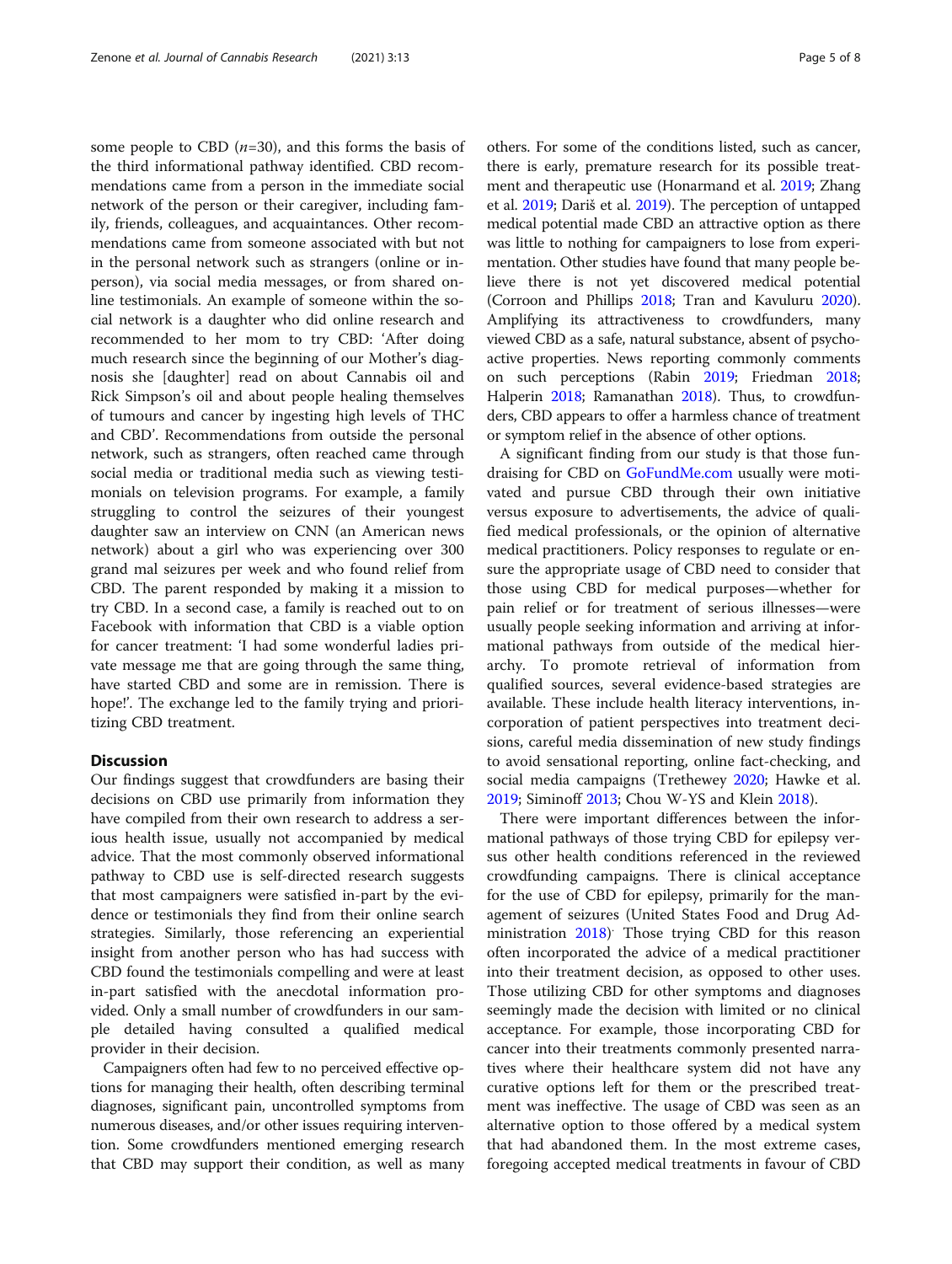<span id="page-5-0"></span>or relying on CBD for consequential diseases such as cancer. This finding underscores the importance of policymakers and medical bodies to provide and disseminate health literacy materials for the scientificallysupported uses of CBD.

Several research areas were identified that need further exploration. First, the information sources that campaigners in our study referenced—blogs, product descriptions, and information websites—need further study so we can understand their content. This can inform what messages are being transmitted that lead to CBD experimentation. Second, our study could not capture the interactions between campaigners and the in-person conversations they had with those who work at cannabis dispensaries (both legal and non-legal) or other providers. Numerous campaigners in our study reference that they were guided from knowledgeable persons such as cannabis retail workers in decision-making around CBD, including dosing, product selection, and method of administration. The lack of information available around such interactions and subsequent product selection, including CBD product form, require further investigation. Future research should incorporate qualitative interviews into those who help prospective CBD consumers initiate and guide treatment.

Our study has several limitations. The data collected is self-reported and the accuracy of campaigns was subject to the truthfulness of campaigners. There may be information selectively omitted to make a compelling case for donations. Second, our study does not capture all fundraising of CBD products for medical purposes. Our search strategy, while robust, does not capture CBD products which might go by a different name.

## Conclusion

This study explored the informational pathways used by those fundraising for CBD on GoFundMe with the intention of incorporating CBD into their medical treatment. After identifying 164 campaigns using CBD for medical purposes on [GoFundMe.com](http://gofundme.com), we discerned that most potential or current CBD users arrived at the decision the result of three pathways: self-directed research, a recommendation from a trusted care provider, or from the anecdotal experience of another. The medical uses of CBD were for a variety of purposes, with most being for cancer or epilepsy. CBD filled an urgent void or need for most campaigners—in that they had ineffective or no options, did not trust the other treatment options available, or wanted a natural treatment option. This information should help policy makers and patient advocates to craft targeted interventions for users of CBD, including combatting specific sources and types of misinformation. Future research is needed to understand which self-directed sources of information potential CBD users find and use to inform their treatment decisions.

#### Abbreviations

CBD: Cannabidiol; THC: Tetrahydrocannabinol; FDA: Food and Drug Administration; NFL: National Football League; CHRP: Crowdfunding for Health Research Portal; CNN: Cable News Network

#### Acknowledgements

VAC holds the Canada Research Chair in Health Service Geographies and a Scholar Award from the Michael Smith Foundation for Health Research.

#### Authors' contributions

All authors reviewed campaign data. MZ coded the campaigns. JS and VC audited coding. MZ wrote the manuscript. The author(s) read and approved the final manuscript.

#### Funding

Not applicable.

#### Availability of data and materials

The datasets used and/or analysed during the current study are available from the corresponding author on reasonable request.

#### **Declarations**

Ethics approval and consent to participate Not applicable.

#### Consent for publication

Not applicable

#### Competing interests

The authors declare that they have no competing interests

#### Author details

<sup>1</sup> Faculty of Health Sciences, Simon Fraser University, 8888 University Dr, Burnaby, British Columbia V5A 1S6, Canada. <sup>2</sup>Department of Geography, Simon Fraser University, 8888 University Dr, Burnaby, British Columbia V5A 1S6, Canada.

#### Received: 19 June 2020 Accepted: 19 April 2021 Published online: 06 May 2021

#### References

- Adams M (2019) Marijuana or hemp: fda says beware of CBD for these reasons. Forbes. Available via [https://www.forbes.com/sites/mikeadams/2019/07/07/](https://www.forbes.com/sites/mikeadams/2019/07/07/fda-says-beware-of-cbd-for-these-reasons/#68799a9300df) [fda-says-beware-of-cbd-for-these-reasons/#68799a9300df](https://www.forbes.com/sites/mikeadams/2019/07/07/fda-says-beware-of-cbd-for-these-reasons/#68799a9300df). Accessed 16 Feb 2020.
- Banda S. Hemp industry expected to blossom under new farm bil; 2018. NBC News. Available via [https://www.nbcnews.com/news/us-news/hemp](https://www.nbcnews.com/news/us-news/hemp-industry-expected-blossom-under-new-farm-bill-n947791)[industry-expected-blossom-under-new-farm-bill-n947791.](https://www.nbcnews.com/news/us-news/hemp-industry-expected-blossom-under-new-farm-bill-n947791) Accessed 14 Feb 2020
- Barcelos CA, Budge SL. Inequalities in crowdfunding for transgender health care. Transgender Health. 2019;4(1):81–8. <https://doi.org/10.1089/trgh.2018.0044>.
- Batalla A, Janssen H, Gangadin SS, Bossong MG. The potential of cannabidiol as a treatment for psychosis and addiction: who benefits most? A systematic review. J Clin Med. 2019;8(7). <https://doi.org/10.3390/jcm8071058>.
- Blessing EM, Steenkamp MM, Manzanares J, Marmar CR. Cannabidiol as a potential treatment for anxiety disorders. Neurotherapeutics. 2015;12(4):825– 36. <https://doi.org/10.1007/s13311-015-0387-1>.
- Broyd SJ, van Hell HH, Beale C, Yücel M, Solowij N. Acute and chronic effects of cannabinoids on human cognition-a systematic review. Biol Psychiatry. 2016; 79(7):557–67. [https://doi.org/10.1016/j.biopsych.2015.12.002.](https://doi.org/10.1016/j.biopsych.2015.12.002)
- Burns J (2018) WHO report finds no public health risks or abuse potential for CBD. Forbes. Available via [https://www.forbes.com/sites/janetwburns/2018/](https://www.forbes.com/sites/janetwburns/2018/03/18/who-report-finds-no-public-health-risks-abuse-potential-for-cbd/#121855872347) [03/18/who-report-finds-no-public-health-risks-abuse-potential-for-cbd/#121](https://www.forbes.com/sites/janetwburns/2018/03/18/who-report-finds-no-public-health-risks-abuse-potential-for-cbd/#121855872347) [855872347](https://www.forbes.com/sites/janetwburns/2018/03/18/who-report-finds-no-public-health-risks-abuse-potential-for-cbd/#121855872347). Accessed 15 Feb 2020.
- Caulfield T (2019) CBD Oil Promises Miracle Cures. Here's what the science says. NBC News. Available via [https://www.nbcnews.com/think/opinion/cbd-oil](https://www.nbcnews.com/think/opinion/cbd-oil-products-promise-miracle-cures-does-science-support-hype-ncna984216)[products-promise-miracle-cures-does-science-support-hype-ncna984216](https://www.nbcnews.com/think/opinion/cbd-oil-products-promise-miracle-cures-does-science-support-hype-ncna984216). Accessed 15 Feb 2020.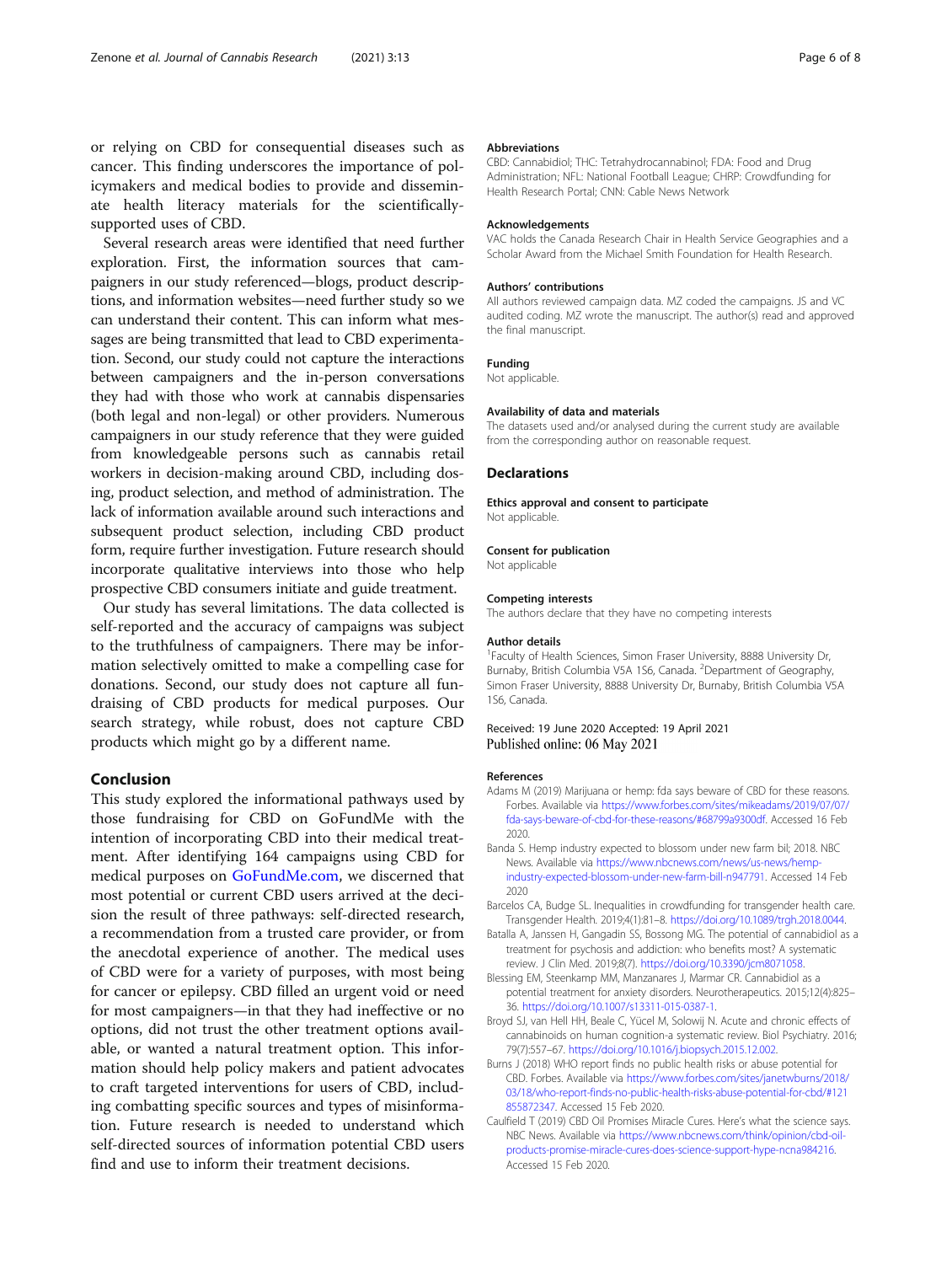<span id="page-6-0"></span>Chidley-Hill J (2019) Rob Gronkowski using CBD to help right his body in retirement. CBC News. Available via [https://www.cbc.ca/sports/football/nfl/](https://www.cbc.ca/sports/football/nfl/rob-gronkowski-retirement-cbd-1.5343648) [rob-gronkowski-retirement-cbd-1.5343648](https://www.cbc.ca/sports/football/nfl/rob-gronkowski-retirement-cbd-1.5343648). Accessed 16 Feb 2020.

- Chou W-YS OA, Klein WMP. Addressing health-related misinformation on social media. JAMA. 2018;320(23):2417–8. <https://doi.org/10.1001/jama.2018.16865>.
- Cobb T (2019) Cannabis legislation progresses, yet US companies and US cannabis investors are moving in reverse. CNBC. Available via [https://www.](https://www.cnbc.com/2019/10/17/cannabis-legislation-progresses-yet-us-companies-and-us-cannabis-investors-are-moving-in-reverse.html) [cnbc.com/2019/10/17/cannabis-legislation-progresses-yet-us-companies-and](https://www.cnbc.com/2019/10/17/cannabis-legislation-progresses-yet-us-companies-and-us-cannabis-investors-are-moving-in-reverse.html)[us-cannabis-investors-are-moving-in-reverse.html.](https://www.cnbc.com/2019/10/17/cannabis-legislation-progresses-yet-us-companies-and-us-cannabis-investors-are-moving-in-reverse.html) Accessed 15 Feb 2020.
- Corroon J, Phillips JA. A cross-sectional study of cannabidiol users. Cannabis Cannabinoid Res. 2018;3(1):152–61. <https://doi.org/10.1089/can.2018.0006>.
- Dariš B, Verboten MT, Knez Ž, Ferk P. Cannabinoids in cancer treatment: therapeutic potential and legislation. Bosn J Basic Med Sci. 2019;19(1):14–23. [https://doi.org/10.17305/bjbms.2018.3532.](https://doi.org/10.17305/bjbms.2018.3532)
- Davis M (2019) What is CBD? Live Science. Available via [https://www.livescience.](https://www.livescience.com/65811-what-is-cbd.html) [com/65811-what-is-cbd.html](https://www.livescience.com/65811-what-is-cbd.html). Published June 27, 2019. Accessed 15 Feb 2020.
- Eisenstein M. The reality behind cannabidiol's medical hype. Nature. 2019; 572(7771):S2–4. [https://doi.org/10.1038/d41586-019-02524-5.](https://doi.org/10.1038/d41586-019-02524-5)
- Elliott J, DeJean D, Clifford T, Coyle D, Potter BK, Skidmore B, et al. Cannabisbased products for pediatric epilepsy: an updated systematic review. Seizure. 2020;75:18–22. [https://doi.org/10.1016/j.seizure.2019.12.006.](https://doi.org/10.1016/j.seizure.2019.12.006)
- Friedman R (2018) Is CBD helpful, or just hype? The New York Times. Available via [https://www.nytimes.com/2018/12/26/opinion/cbd-cannabis-health-a](https://www.nytimes.com/2018/12/26/opinion/cbd-cannabis-health-anxiety.html) [nxiety.html](https://www.nytimes.com/2018/12/26/opinion/cbd-cannabis-health-anxiety.html). Accessed 15 Feb 2020.
- Gavura S (2019) CBD oil: the new miracle cure. Science-Based Medicine. Available via [https://sciencebasedmedicine.org/cbd-oil-the-new-miracle-cure/.](https://sciencebasedmedicine.org/cbd-oil-the-new-miracle-cure/) Accessed 15 Feb 2020.
- Ghabrash MF, Coronado-Montoya S, Aoun J, Gagné A, Mansour F, Ouullet-Plamondon C, et al. Cannabidiol for the treatment of psychosis among patients with schizophrenia and other primary psychotic disorders: a systematic review with a risk of bias assessment. Psychiatry Res. 2020;286: 112890. <https://doi.org/10.1016/j.psychres.2020.112890>.
- Government of Canada (2018) Cannabis Act. Available via [https://laws-lois.justice.](https://laws-lois.justice.gc.ca/eng/acts/c-24.5/) [gc.ca/eng/acts/c-24.5/.](https://laws-lois.justice.gc.ca/eng/acts/c-24.5/) Accessed 15 Feb 2020.
- Halperin A (2018) What is CBD? The "miracle" cannabis compound that doesn't get you high. The Guardian. Available via [https://www.theguardian.com/](https://www.theguardian.com/society/2018/may/28/what-is-cbd-cannabidiol-cannabis-medical-uses) [society/2018/may/28/what-is-cbd-cannabidiol-cannabis-medical-uses.](https://www.theguardian.com/society/2018/may/28/what-is-cbd-cannabidiol-cannabis-medical-uses) Accessed 15 Feb 2020.
- Hawke B, Przybylo AR, Paciulli D, Caulfield T, Zarzeczny A, Master Z. How to peddle hope: an analysis of YouTube patient testimonials of unproven stem cell treatments. Stem Cell Rep. 2019;12(6):1186–9. [https://doi.org/10.1016/j.](https://doi.org/10.1016/j.stemcr.2019.05.009) [stemcr.2019.05.009](https://doi.org/10.1016/j.stemcr.2019.05.009).
- Honarmand M, Namazi F, Mohammadi A, Nazifi S. Can cannabidiol inhibit angiogenesis in colon cancer? Comp Clin Pathol. 2019;28(1):165–72. [https://](https://doi.org/10.1007/s00580-018-2810-6) [doi.org/10.1007/s00580-018-2810-6](https://doi.org/10.1007/s00580-018-2810-6).
- Medterra CBD Products. Available via <https://medterracbd.com/products>. Accessed 11 Nov 2019.
- Purekana CBD for Sale. Available via [https://purekana.com/collections/.](https://purekana.com/collections/) Accessed 11 Nov 2019.
- 25 Famous Celebrities & Athletes Who Use or Endorse CBD (2019) Available via [https://www.binoidcbd.com/blogs/news/famous-celebrities-who-use-or](https://www.binoidcbd.com/blogs/news/famous-celebrities-who-use-or-endorse-cbd-oil)[endorse-cbd-oil](https://www.binoidcbd.com/blogs/news/famous-celebrities-who-use-or-endorse-cbd-oil). Accessed 15 Feb 2020.
- Hunter D, Oldfield G, Tich N, Messenheimer J, Sebree T. Synthetic transdermal cannabidiol for the treatment of knee pain due to osteoarthritis. Osteoarthr Cartil. 2018;26:S26. <https://doi.org/10.1016/j.joca.2018.02.067>.
- Iseger TA, Bossong MG. A systematic review of the antipsychotic properties of cannabidiol in humans. Schizophr Res. 2015;162(1-3):153–61. [https://doi.org/1](https://doi.org/10.1016/j.schres.2015.01.033) [0.1016/j.schres.2015.01.033.](https://doi.org/10.1016/j.schres.2015.01.033)
- Junior NCF, Dos-Santos-Pereira M, Guimarães FS, Del Bel E. Cannabidiol and cannabinoid compounds as potential strategies for treating Parkinson's disease and L-DOPA-induced dyskinesia. Neurotox Res. 2020;37(1):12–29. [https://doi.org/10.1007/s12640-019-00109-8.](https://doi.org/10.1007/s12640-019-00109-8)
- Khan R, Naveed S, Mian N, Fida A, Raafey MA, Aedma KK. The therapeutic role of cannabidiol in mental health: a systematic review. J Cannabis Res. 2020;2(1):2. [https://doi.org/10.1186/s42238-019-0012-y.](https://doi.org/10.1186/s42238-019-0012-y)
- Klotz KA, Schulze-Bonhage A, Antonio-Arce VS, Jacobs J. Cannabidiol for treatment of childhood epilepsy-a cross-sectional survey. Front Neurol. 2018; 9:731. [https://doi.org/10.3389/fneur.2018.00731.](https://doi.org/10.3389/fneur.2018.00731)
- Lattanzi S, Brigo F, Trinka E, Zaccara G, Cagnetti C, Del Giovane C, et al. Efficacy and safety of cannabidiol in epilepsy: a systematic review and meta-analysis. Drugs. 2018;78(17):1791–804. <https://doi.org/10.1007/s40265-018-0992-5>.
- Lee JLC, Bertoglio LJ, Guimarães FS, Stevenson CW. Cannabidiol regulation of emotion and emotional memory processing: relevance for treating anxietyrelated and substance abuse disorders. Br J Pharmacol. 2017;174(19):3242–56. [https://doi.org/10.1111/bph.13724.](https://doi.org/10.1111/bph.13724)
- Lewis T (2019) CBD: A marijuana miracle or just another health fad? The Guardian. Available via [https://www.theguardian.com/society/2019/may/05/](https://www.theguardian.com/society/2019/may/05/cbd-a-marijuana-miracle-or-another-health-fad-cannabidiol-anxiety-epilepsy) [cbd-a-marijuana-miracle-or-another-health-fad-cannabidiol-anxiety-epilepsy](https://www.theguardian.com/society/2019/may/05/cbd-a-marijuana-miracle-or-another-health-fad-cannabidiol-anxiety-epilepsy). Accessed 14 Feb 2020.
- Maayah ZH, Takahara S, Ferdaoussi M, Dyck JRB. The anti-inflammatory and analgesic effects of formulated full-spectrum cannabis extract in the treatment of neuropathic pain associated with multiple sclerosis. Inflamm Res. 2020;69(6):549–58. <https://doi.org/10.1007/s00011-020-01341-1>.
- MacKeen D (2019) What are the benefits of CBD? The New York Times. Available via [https://www.nytimes.com/2019/10/16/style/self-care/cbd-oil-benefits.](https://www.nytimes.com/2019/10/16/style/self-care/cbd-oil-benefits.html#:~:text=CBD%20is%20advertised%20as%20providing.or%20the%20midnight%20pizza%20munchies) [html#:~:text=CBD%20is%20advertised%20as%20providing.or%20the%2](https://www.nytimes.com/2019/10/16/style/self-care/cbd-oil-benefits.html#:~:text=CBD%20is%20advertised%20as%20providing.or%20the%20midnight%20pizza%20munchies) [0midnight%20pizza%20munchies](https://www.nytimes.com/2019/10/16/style/self-care/cbd-oil-benefits.html#:~:text=CBD%20is%20advertised%20as%20providing.or%20the%20midnight%20pizza%20munchies)). Accessed 16 Feb 2020.
- Mikulic M (2019) Total CBD Consumer Sales U.S. 2014-2022. Statista. Available via <https://www.statista.com/statistics/760498/total-us-cbd-sales/>. Accessed 15 Feb 2020.
- Osborne AL, Solowij N, Weston-Green K. A systematic review of the effect of cannabidiol on cognitive function: relevance to schizophrenia. Neurosci Biobehav Rev. 2017;72:310–24. [https://doi.org/10.1016/j.neubiorev.2016.11.012.](https://doi.org/10.1016/j.neubiorev.2016.11.012)
- Parker H (2019) Kim Kardashian reveals CBD products keep her calm as she runs her \$500M empire. Daily Mail Online. Available via [https://www.dailymail.co.](https://www.dailymail.co.uk/tvshowbiz/article-7461495/Kim-Kardashian-reveals-CBD-products-calm-runs-500M-empire.html) [uk/tvshowbiz/article-7461495/Kim-Kardashian-reveals-CBD-products-calm](https://www.dailymail.co.uk/tvshowbiz/article-7461495/Kim-Kardashian-reveals-CBD-products-calm-runs-500M-empire.html)[runs-500M-empire.html](https://www.dailymail.co.uk/tvshowbiz/article-7461495/Kim-Kardashian-reveals-CBD-products-calm-runs-500M-empire.html). Accessed 16 Feb 2020.
- Petrow S (2019) Is the hype about CBD, or cannabidiol, real? The Washington Post. Available via [https://www.washingtonpost.com/national/health-science/](https://www.washingtonpost.com/national/health-science/is-the-hype-about-cbd-or-cannabidiol-real/2019/01/04/bb824280-ed09-11e8-96d4-0d23f2aaad09_story.html) [is-the-hype-about-cbd-or-cannabidiol-real/2019/01/04/bb824280-ed09-11e8-](https://www.washingtonpost.com/national/health-science/is-the-hype-about-cbd-or-cannabidiol-real/2019/01/04/bb824280-ed09-11e8-96d4-0d23f2aaad09_story.html) [96d4-0d23f2aaad09\\_story.html](https://www.washingtonpost.com/national/health-science/is-the-hype-about-cbd-or-cannabidiol-real/2019/01/04/bb824280-ed09-11e8-96d4-0d23f2aaad09_story.html). Accessed 14 Feb 2020.
- Rabin R (2019) CBD Is everywhere, but scientists still don't know much about it. The New York Times. Available via [https://www.nytimes.com/2019/02/25/](https://www.nytimes.com/2019/02/25/well/live/cbd-cannabidiol-marijuana-medical-treatment-therapy.html) [well/live/cbd-cannabidiol-marijuana-medical-treatment-therapy.html](https://www.nytimes.com/2019/02/25/well/live/cbd-cannabidiol-marijuana-medical-treatment-therapy.html). Accessed 15 Feb 2020.
- Ramanathan L (2018) CBD is cannabis that won't get you high. so why are so many people using it? The Washington Post. Available via [https://www.wa](https://www.washingtonpost.com/lifestyle/style/cbd-is-cannabis-that-wont-get-you-high-so-why-are-so-many-people-using-it/2018/03/29/3836922a-2d2c-11e8-8ad6-fbc50284fce8_story.html) [shingtonpost.com/lifestyle/style/cbd-is-cannabis-that-wont-get-you-high-so](https://www.washingtonpost.com/lifestyle/style/cbd-is-cannabis-that-wont-get-you-high-so-why-are-so-many-people-using-it/2018/03/29/3836922a-2d2c-11e8-8ad6-fbc50284fce8_story.html)[why-are-so-many-people-using-it/2018/03/29/3836922a-2d2c-11e8-8ad6](https://www.washingtonpost.com/lifestyle/style/cbd-is-cannabis-that-wont-get-you-high-so-why-are-so-many-people-using-it/2018/03/29/3836922a-2d2c-11e8-8ad6-fbc50284fce8_story.html) [fbc50284fce8\\_story.html](https://www.washingtonpost.com/lifestyle/style/cbd-is-cannabis-that-wont-get-you-high-so-why-are-so-many-people-using-it/2018/03/29/3836922a-2d2c-11e8-8ad6-fbc50284fce8_story.html). Accessed 5 Feb 2020.
- Ramer R, Bublitz K, Freimuth N, Merkord J, Rohde H, Hausetin M, et al. Cannabidiol inhibits lung cancer cell invasion and metastasis via intercellular adhesion molecule-1. FASEB. 2012;26(4):1535–48. [https://doi.org/10.1096/](https://doi.org/10.1096/fj.11-198184) [fj.11-198184.](https://doi.org/10.1096/fj.11-198184)
- Schraer R (2019) CBD Oil: Have the benefits been overstated? BBC News. Available via [https://www.bbc.com/news/health-48950483.](https://www.bbc.com/news/health-48950483) Accessed 15 Feb 2020.
- Schubart CD, Sommer IEC, Fusar-Poli P, de Witte L, Kahn RS, Boks MPM. Cannabidiol as a potential treatment for psychosis. Eur Neuropsychopharmacol. 2014;24(1):51–64. [https://doi.org/10.1016/j.](https://doi.org/10.1016/j.euroneuro.2013.11.002) [euroneuro.2013.11.002.](https://doi.org/10.1016/j.euroneuro.2013.11.002)
- Scotti M (2018) Marijuana won't be legal on July 1, and here's why. Global News. Available via [https://globalnews.ca/news/4271668/marijuana-legal-delay](https://globalnews.ca/news/4271668/marijuana-legal-delay-july-1-why/)[july-1-why/.](https://globalnews.ca/news/4271668/marijuana-legal-delay-july-1-why/) Accessed 15 Feb 2020.
- Siminoff LA. Incorporating patient and family preferences into evidence-based medicine. BMC Med Inform Decis Mak. 2013;13(3):S6. [https://doi.org/10.11](https://doi.org/10.1186/1472-6947-13-S3-S6) [86/1472-6947-13-S3-S6.](https://doi.org/10.1186/1472-6947-13-S3-S6)
- Snyder J, Turner L. Crowdfunding, stem cell interventions and autism spectrum disorder: comparing campaigns related to an international "stem cell clinic" and US academic medical center. Cytotherapy. 2020;23(3):198–202. [https://](https://doi.org/10.1016/j.jcyt.2020.09.002) [doi.org/10.1016/j.jcyt.2020.09.002](https://doi.org/10.1016/j.jcyt.2020.09.002).
- Snyder J, Zenone M, Caulfield T. Crowdfunding for complementary and alternative medicine: what are cancer patients seeking? PLoS One. 2020; 15(11):e0242048. [https://doi.org/10.1371/journal.pone.0242048.](https://doi.org/10.1371/journal.pone.0242048)
- Tran T, Kavuluru R. Social media surveillance for perceived therapeutic effects of cannabidiol (CBD) products. Int J Drug Policy. 2020;77:102688. [https://doi.](https://doi.org/10.1016/j.drugpo.2020.102688) [org/10.1016/j.drugpo.2020.102688](https://doi.org/10.1016/j.drugpo.2020.102688).
- Trethewey SP. Strategies to combat medical misinformation on social media. Postgrad Med J. 2020;96(1131):4–6. [https://doi.org/10.1136/postgradmedj-201](https://doi.org/10.1136/postgradmedj-2019-137201) [9-137201.](https://doi.org/10.1136/postgradmedj-2019-137201)
- Turril K (2019) Camilla health: Duchess of Cornwall on CBD Oil what is it? Express Co. Available via [https://www.express.co.uk/life-style/health/1201383/camilla-parker](https://www.express.co.uk/life-style/health/1201383/camilla-parker-bowles-duchess-of-cornwall-health-cbd-hemp-oil-what-is-it)[bowles-duchess-of-cornwall-health-cbd-hemp-oil-what-is-it.](https://www.express.co.uk/life-style/health/1201383/camilla-parker-bowles-duchess-of-cornwall-health-cbd-hemp-oil-what-is-it) Accessed 15 Feb 2020.